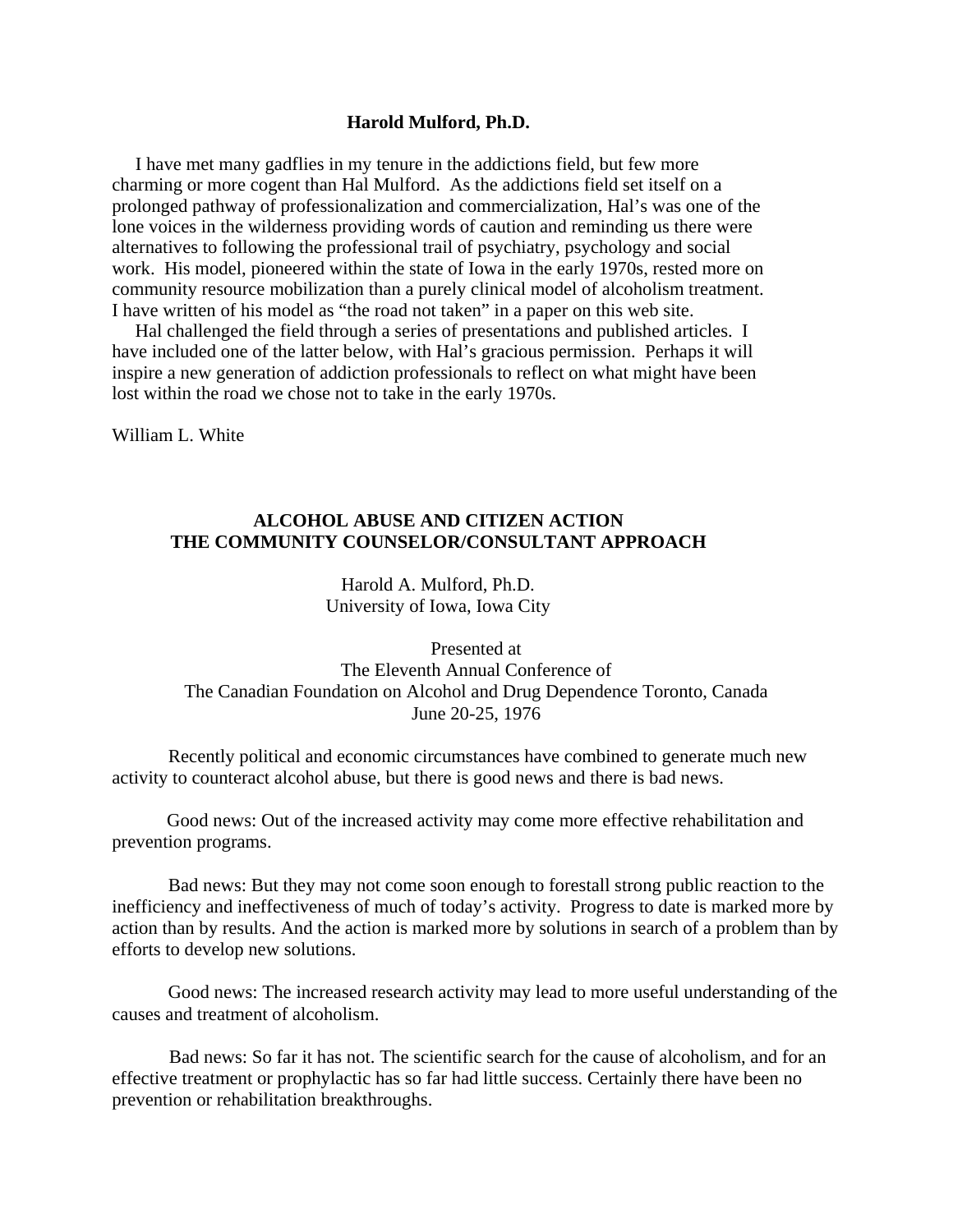Good news: Hospitals and physicians are more accepting of the alcoholic today. More alcoholics are receiving medical treatment, and receiving it under that diagnostic label. While physicians, generally, are more willing to treat the "ic", they are not inclined to treat the "ism". They can hardly be faulted for this until "alcoholism" is defined in terms that tell a physician what to do about it. Still, the growing willingness of physicians to practice medicine on the alcoholic is good news indeed to those of us who believe that getting everyone to contribute his bit to the rehabilitation process may be the only reasonable hope for progress.

Bad news: Here the bad news is the growing number of hospitals which are turning empty wings into a1coholism treatment wards; keeping the patient for 30 days, 90 days, and even longer, and charging the alcoholic, or the taxpayers, for medical and nursing care, more than 90% of which is unnecessary. Here is a solution searching for a problem - so long as payment is assured. Two recent studies report the same success rate for nine days treatment as for 30 days.

Still, medical treatment for the alcoholic who needs it is the humane thing to do; even if it means only that many alcoholics are alive and drinking today who otherwise would be dead and sober. But it means more than that. Keeping the alcoholic alive allows the natural forces affecting the recovery process time to operate. Most alcoholics do recover sooner or later sooner, with some help we believe; later, (in some cases never) without help.

 More good news is the increasing number of alcoholics being exposed to a growing variety of treatments.

Bad news: They all have a frustratingly low and monotonously similar, success rate. One treatment is as good (or as harmful, or as ineffectual) as another. If anyone of them was really effective, why haven't the rest disappeared? It may turn out that any therapeutic .modality so long as it involves a fair measure of "Tender Loving Care", gives the alcoholic an imperceptible boost toward recovery, hastening the day when he will be a recovered alcoholic.

Good news: Many preventive educational programs have been instituted.

Bad news: There is no evidence as to what kinds of messages delivered to what kinds of audiences by what means achieve what results.

A final bit of bad news: A growing army of administrators is already consuming half of all the funds appropriated for alcoholism programs. This is according to the NIAAA monitoring system reports.

In summary, the good news is increased action. The bad news is, efforts to make the alcoholism problem fit the solutions at hand (and especially the efforts to fit the alcoholic into the medical model) have led to the application of expensive treatments that don't work, to a disease that has not been defined, in a target population that denies the disease and rejects the treatment. At the same time, prevention programs proliferate despite the fact that we don't really know hew to educate people not to get the disease.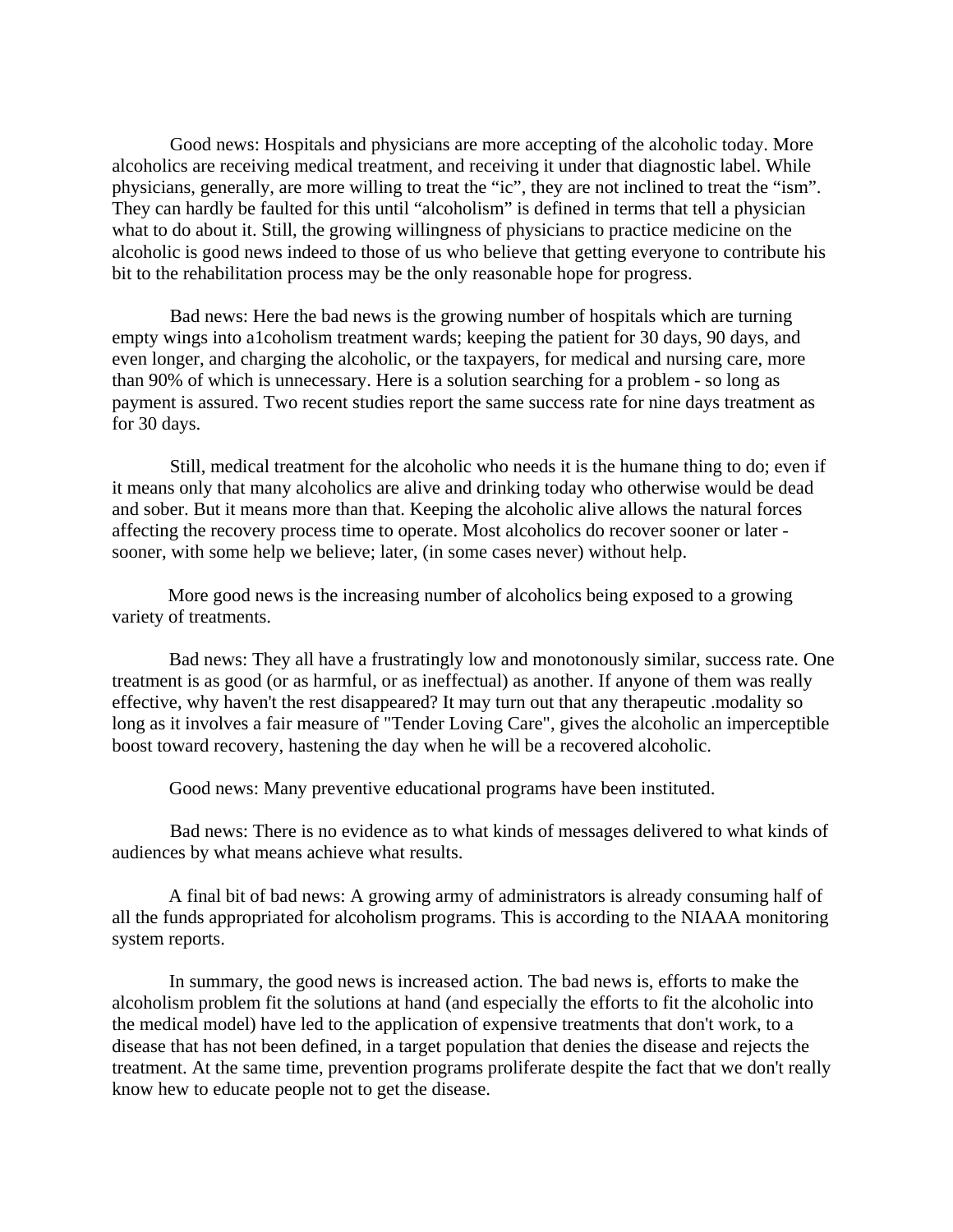There may be especially bad news ahead for programs that have not generated public support and are mere government bureaucracies. Like the earlier prohibition movement, today's action and its government funding have been propaganda and political achievements, not scientific achievements. Continued funding is therefore subject to changing public emotions and to shifting political winds.

Community self-help programs which maximize citizen participation and generate local government support are relatively secure. A community is not likely to abandon a program which represents the labors of many community members who are proud of their achievements. Many communities in the state of Iowa have had several years experience with this do-it-yourself approach to finding improved rehabilitation and prevention programs. This is a report on that experience.

First, a theoretical view of alcoholics which provides a rationale for the community self-help approach. There is a way of looking at alcoholics, how they get that way, and how they recover, which does not require them to fit the medical model. From this perspective, becoming alcoholic and becoming recovered are seen as long-term (several years) dynamic processes affected by multiple interacting social, psychological, and biological factors, none of which makes more than a weak causal contribution. This would explain why no single cause or cure for alcoholism has been found.

 This view of the alcoholic requires a shift in thinking from a single cause operating at a point in time to multiple weak, interacting causes operating over several years. The alcoholic process and the recovery process are seen as co-existent, not sequential, as in the Jellinek phases model. Even as the person progresses in the alcoholic process, forces are building toward recovery. Both processes normally begin when the person is in his late teens and continue into late middle age. And both are influenced by many of the same causal factors. It is likely that the alcoholic process involves a large element of learning - learning to use alcohol to deal with life's everyday problems until it becomes an all-consuming way of life. The recovery process, likewise, involves a large learning factor - learning to live without undue dependence upon alcohol.

Whether the person is an alcoholic or a recovered alcoholic at any given time depends upon the relative strength, of the several interacting forces. Treatment, or any type of help is merely an added force designed to tip the balance toward recovery. We cannot with any certainty specify the factors involved or partial out the cause. However, Mark Keller, has compiled a long list of variables which have been found to be weakly correlated with alcoholism. Many factors have also been found to be weakly correlated with recovery.

There is also the fact that every community somehow prevents some 90% or more of the drinkers from abusing alcohol. And considering that this rate varies from society to society, from community to community, and for different social segments of a given society or community, suggests the existence of certain natural forces which influence the alcoholic process. Also, the fact that many alcoholics become ex-alcoholics without any formal treatment, suggests the influence of natural forces in the recovery process.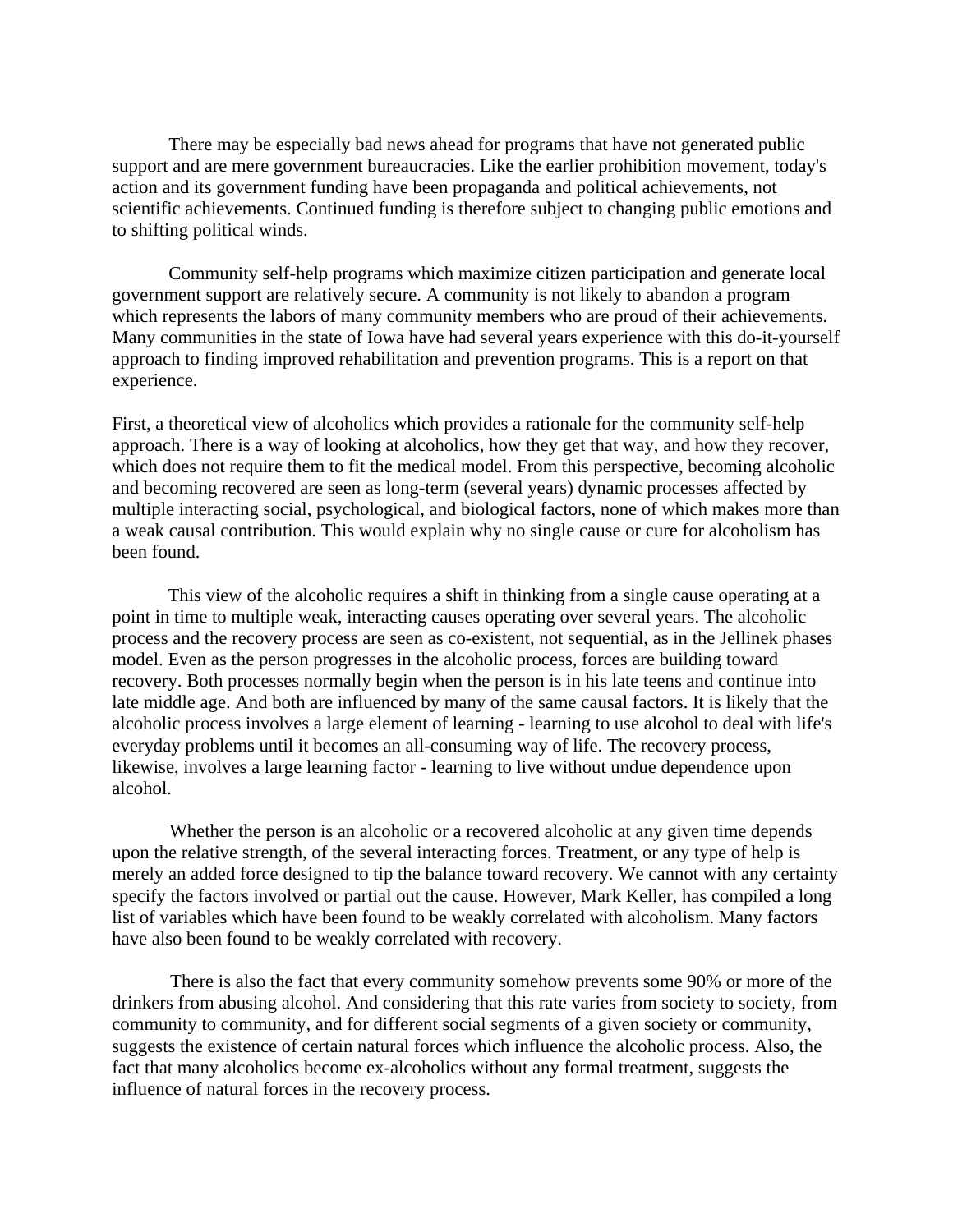From this viewpoint, what every community needs is a friend for the alcoholic, and a consultant for the community. The alcoholic needs someone who cares enough to help him, and the community needs someone to help it mobilize its resources to help the alcoholic to rehabilitate himself. In short, there is need for a counselor/consultant to help the community harness the natural forces which effect the alcoholic and recovery processes. If some societies and some communities can minimize alcohol abuse, others can too.

 In 1966, the University of Iowa Alcoholism Center began training such alcoholism workers. Beyond the ability to work with both the alcoholic and the community, it was not clear what the counselor/consultants qualifications should be. Successful work with alcoholics is not highly correlated with academic degrees, or professional titles.

 We had observed a tendency for professional counselors to expect the alcoholic to fit his needs to their therapy. When he does not do so, they take refuge in their degrees and titles, blaming the alcoholic for lack of motivation. Indeed, treatment centers and even Alcoholics Anonymous tend to favor the alcoholic who "really wants help".

 Basically the counselor/consultant should be a highly client-oriented, task-oriented person determined to accept the alcoholic and work with him whatever his stage in the recovery process. Even if the alcoholic is not yet "ready for help", the counselor accepts the challenge to motivate him and accelerate his progress toward recovery. He should also expect to be judged by his results on the battlefront because he has no license to fail.

A dozen years ago the psychiatrist, Frederick LeMere, with long years of research and clinical experience working with alcoholics, wrote, "…the basic aptitude for treating alcoholics comes only from interest, tolerance, common sense, dedication, understanding, patience, and a natural ability to deal with these difficult cases."

There has been nothing in the literature since to convince us otherwise. Indeed, an empathic, trusting relationship between the helper and the helpee seems to be the one element of success common to the great variety of treatments being offered alcoholics. In addition to caring, the counselor must have the .empathy to understand what the alcoholic has been through, what he is going through, and what he is likely to go through. He must have the "tough concern" to recognize and counter a "con job" when he sees it. He must be able to talk the alcoholic's language in a manner that will gain his trust and confidence. In addition, he needs a large measure of common sense and general competence to get things done.

 These qualities are more likely to come from experience than from the classroom. The academic and professional backgrounds of our counselor trainees have ranged from a near Ph.D. in physics to masters degrees and bachelors degrees to less than eight years of formal schooling. They have included ex-nuns, ex-nurses, ex-teachers, and ex-denizens of skid row. One was a native Alaskan Eskimo. Another had worked as a "bunny" in a Playboy Club. About threefourths of them are recovered alcoholics.

There are no standard operating procedures for the counselor/consultant, nor should there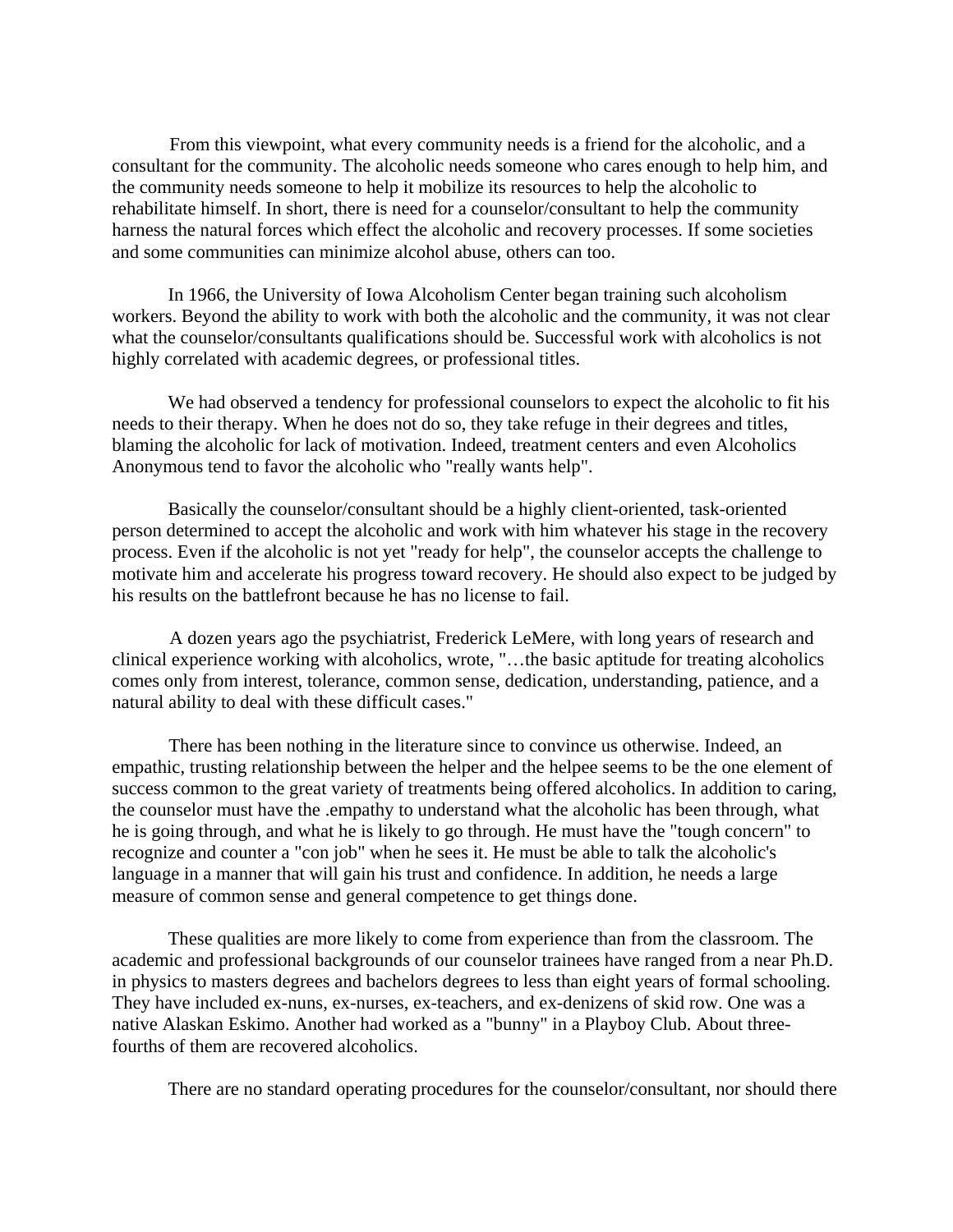be, at least until more is known about what works and what doesn't. Meanwhile, diversity and experimentation should be encouraged, with the operations being closely monitored and evaluated for their pay-off to the alcoholic and to the community. If we don't know where we are going, let us at least try to learn something by carefully recording where we have been.

 The counselor/consultant's work with the community is largely a byproduct of his work with alcoholics. His functions as community advisor, leader, and educator regarding alcohol problems are performed in the process of reaching out to contact alcoholics through ether community agencies, employers and service professionals, and in turn, enlisting and coordinating their services for the alcoholic. Having contacted the alcoholic, he establishes rapport with him, motivates him, helps him sort his problems, helps him decide what professional services he needs, aids him to obtain those services, and counsels him in the process. He provides the alcoholic a continuum of long-term support assistance and encouragement to rehabilitate himself.

The community counselor is careful to do nothing for the alcoholic he can get the alcoholic to do for himself, or that he can get someone else in the community to do; especially if that someone else is more qualified. The counselor does not practice medicine or law, or pastoral counseling, or social work, or provide other professional services. His task is to help the alcoholic assess his needs and to know who in the community is best qualified to provide a particular service. Thus, utilization of community services is determined by the consumer's needs not the provider's needs.

The successful community counselor spends little time counseling the alcoholic in the usual sense of attempting to reconstruct his personality in a 50-minute hour. Being uncommitted to any particular brand of psychotherapy, he is freer to fit services to the individual's needs. The community counselor who slips into the role of "junior psychiatrist" sitting behind a desk offering to adjust the alcoholics' psyche attracts few alcoholics. Fewer still fit his treatment. On the other hand, if the counselor and the alcoholic together decide that psychological counseling might be beneficial, it is the counselor's job to know what local professional counselors can relate to alcoholics and make an appropriate referral.

While recognizing the reciprocal relationship between thinking and acting, the community counselor emphasizes helping his client act his way into new ways of thinking rather than think his way into new ways of acting. He spends more time helping people solve immediate problems, and less time adjusting psyches. He acts as a, "shoehorn" - helping the alcoholic fit himself back into community life through job, family, church, AA, etc., getting as many others involved in the alcoholic's recovery as possible. Some of the most effective counseling occurs as the counselor drives down the street helping the alcoholic find a job, or keep an appointment.

If the counselor/consultant knows alcoholics and knows his community, and fully utilizes existing resources, then there is no service or facility or other resource of known value to the alcoholic that is not available to him. This is with the possible exception of the need to establish a half-way house.

Community counselors/consultants have helped many Iowa communities develop self-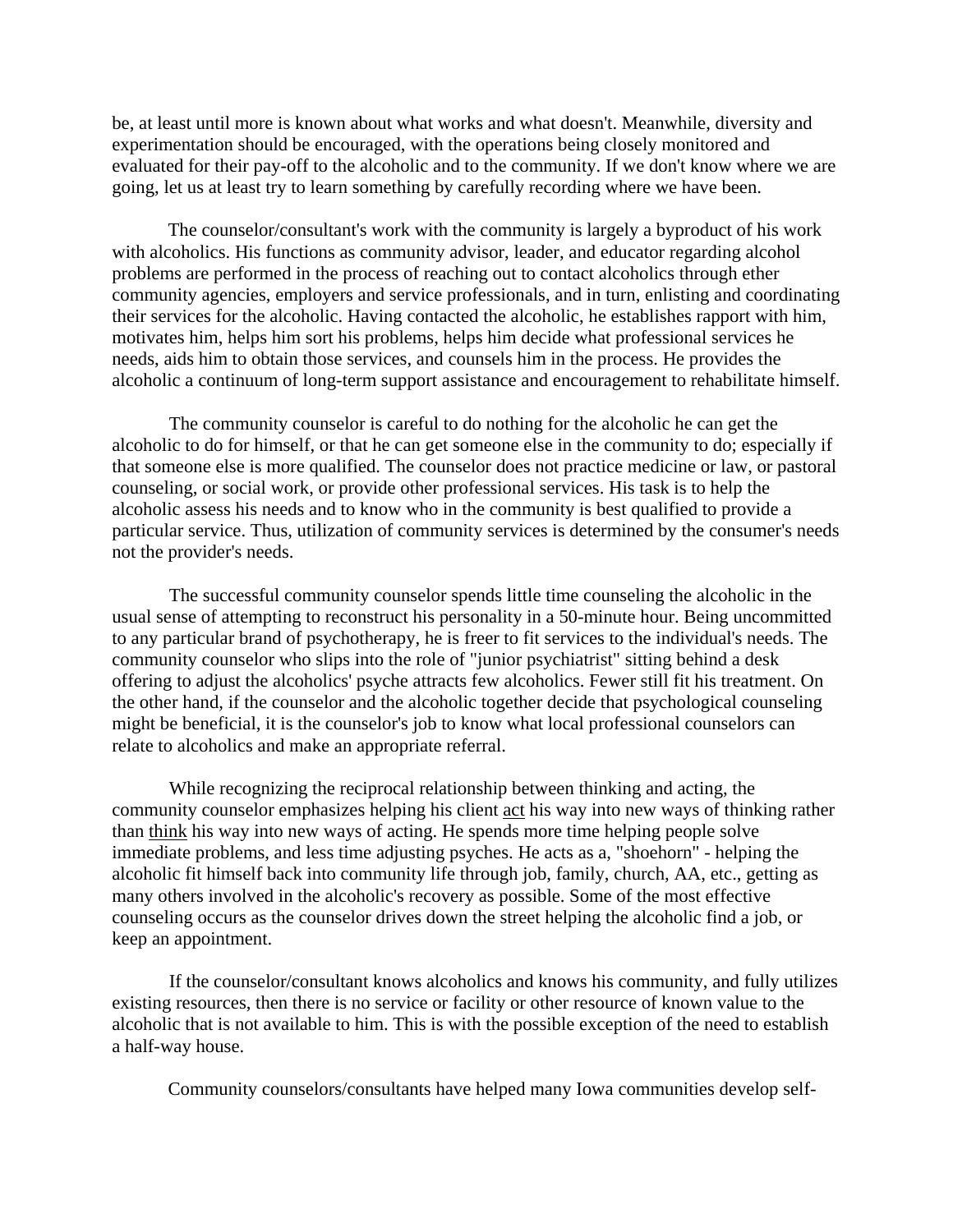help alcoholism programs. In the late 1950's and early 1960's there vas a growing conviction in Iowa that there must be a better way of coping with alcohol abusers. Concerned citizens in many communities began doing something about it.

 They formed local citizen's committees on alcoholism. These private, non-profit corporations then established their own community alcoholism service centers and employed counselor/consultants to staff them. Following two unsuccessful attempts, the first center vas opened in 1967 with a total budget of \$600 of borrowed funds. A personal bank note was signed by a committee member.

By 1974, there were some 35 centers. Although they were mainly locally funded, some did receive start-up money and others received supplementary funds from a federal grant obtained by the then Governor, Harold Hughes. It is noteworthy that when the federal grant expired after two years, some centers which had not generated local support were closed. Others floundered for a couple of years until they could generate local support. Still, in 1973, some twothirds of the funding for the community center was local and there was only a minimum of state central control. The State Director had an administrative budget of only about \$50,000.

## The University's Role:

While the local communities were coming to grips with their alcohol problems, the State University vas developing an alcoholism treatment center, and the counselor/consultant training program as well as a monitoring and evaluation system to assist the local communities in their self-help, trial and error endeavors.

Thus client services, personnel training and monitoring and evaluation, were integrated with each of the three components providing feed-back for the other two. What was learned through monitoring and evaluation was fed into the training component, which fed trained personnel back into the service component. They in turn fed new data back into the monitoring system, and so on. All of this was a voluntary cooperative achievement and was not dictated by a central authority.

In order to be of more assistance to local communities, the University Treatment center was reorganized and reoriented in 1972. The Center had been established eight years earlier to provide long-term (six weeks) treatment - offering the alcoholic all of the usual professional counseling services. The staff included psychiatrists, psychologists, social workers, vocational rehabilitation counselors, pastoral counselors, and alcoholism counselors, as well as physicians, nurses and orderlies.

 Following reorganization, this counseling staff was replaced with two graduates of the counselor/consultant training program. Medical services are now provided by a half-time medical director and a central nursing staff which is shared with another ward. Patient length of stay has been reduced to average about one week - but it depends upon the patient's needs and the ability of his community to meet the needs. The patient's admission and discharge are coordinated with the efforts of his community counselor to help him.. Patient admissions soon tripled so that three times as many alcoholics were being served with a greatly reduced staff and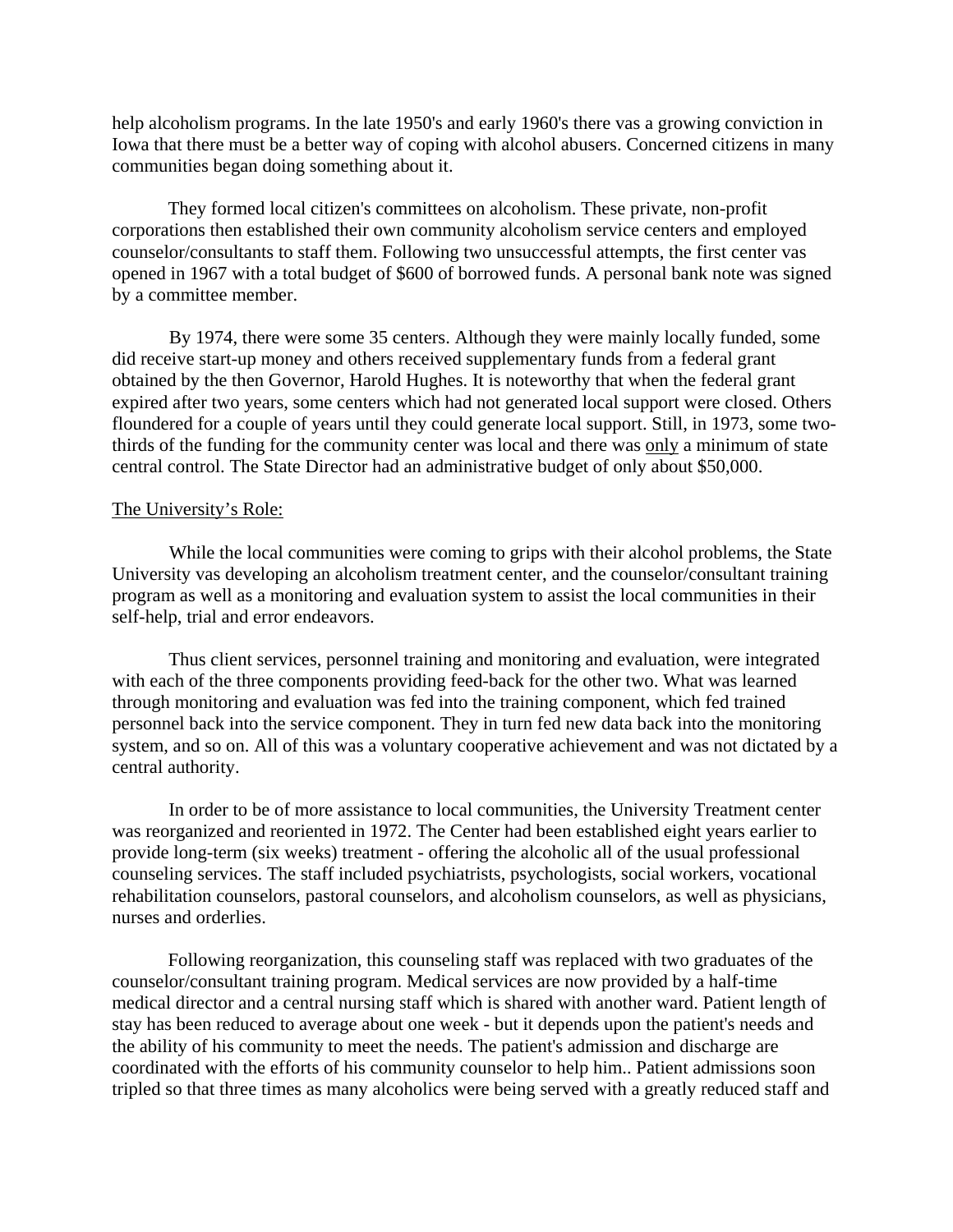budget. Per-patient costs are now about one-tenth what they would be if the six-week regimen vas still in operation. Follow-up studies showed a slight, but not significant, increase in success rates.

The new objective of the Treatment Center was to demonstrate the appropriate costeffective role of a local general hospital as a tool for use by the community counselor and his client. Counselors in the local centers are encouraged to refer alcoholics to the University Center only on a differential basis depending upon the alcoholic's needs and only if those needs cannot be met in his home community. The Center's services are intended to supplement and compliment those of the community. They include detoxification, evaluation, and rehabilitation planning. The goal is to restore the patient physically, get his attention, motivate him, evaluate his needs - and help him set a realistic course of action that his community counselor can help him execute. The Center staff does not deceive itself or the alcoholic and his family, that his personality can be reconstructed, or his alcoholism treated away during his hospital stay. After all, 7 days, or 7 weeks or even 7 months is but a brief interlude in the alcoholic's drinking career. In other words, treatment of alcoholism in the popular sense is de-emphasized in favor of patient services that are, simple, direct common sense, and cost effective, without slighting any of the alcoholic's needs in any way. The fact that this approach enjoys a recovery rate no less than that of the earlier six-week treatment regimen, suggests that there is nothing of proven value to the alcoholic's recovery that the center could do that it is not doing. And when these in-patient services are followed by (and often preceded by) the services of the community counselor, we are even more confident that he is receiving all the help there is available at any price. This is not to deny the possibility that some alcoholics might obtain some added benefit from a particular treatment that is not available at the center. In fact, for some cases, transfer to a long-term treatment center is recommended.

A unique innovation is that all discharged patients (along with the center's written evaluation and recommended long-term rehabilitation plan which has been worked out with, and agreed to by, the patient) are all hand-carried by the hospital counselor back to the community counselor.

 Do the counselor/consultant, community self-help concepts work? More importantly, what's in it for the alcoholic? The monitoring and evaluation studies of the community centers through 1974, while they were largely locally funded and controlled, revealed them to be a highly cost effective means of reaching increasing numbers of alcoholics, reaching them earlier in their drinking careers, and with a recovery rate comparable to that of the University based residential treatment center. Although there was variation from center to center, on the average, they showed the following trends:

- 1. There was a steady increase in the number of alcoholics served. If the success rate is no greater for the community counselor, at least he raises the base for that rate.
- 2. There was a clear trend toward reaching alcoholics earlier in the alcoholic process providing an opportunity for secondary prevention. Yet, the data showed that the more advanced cases were not slighted.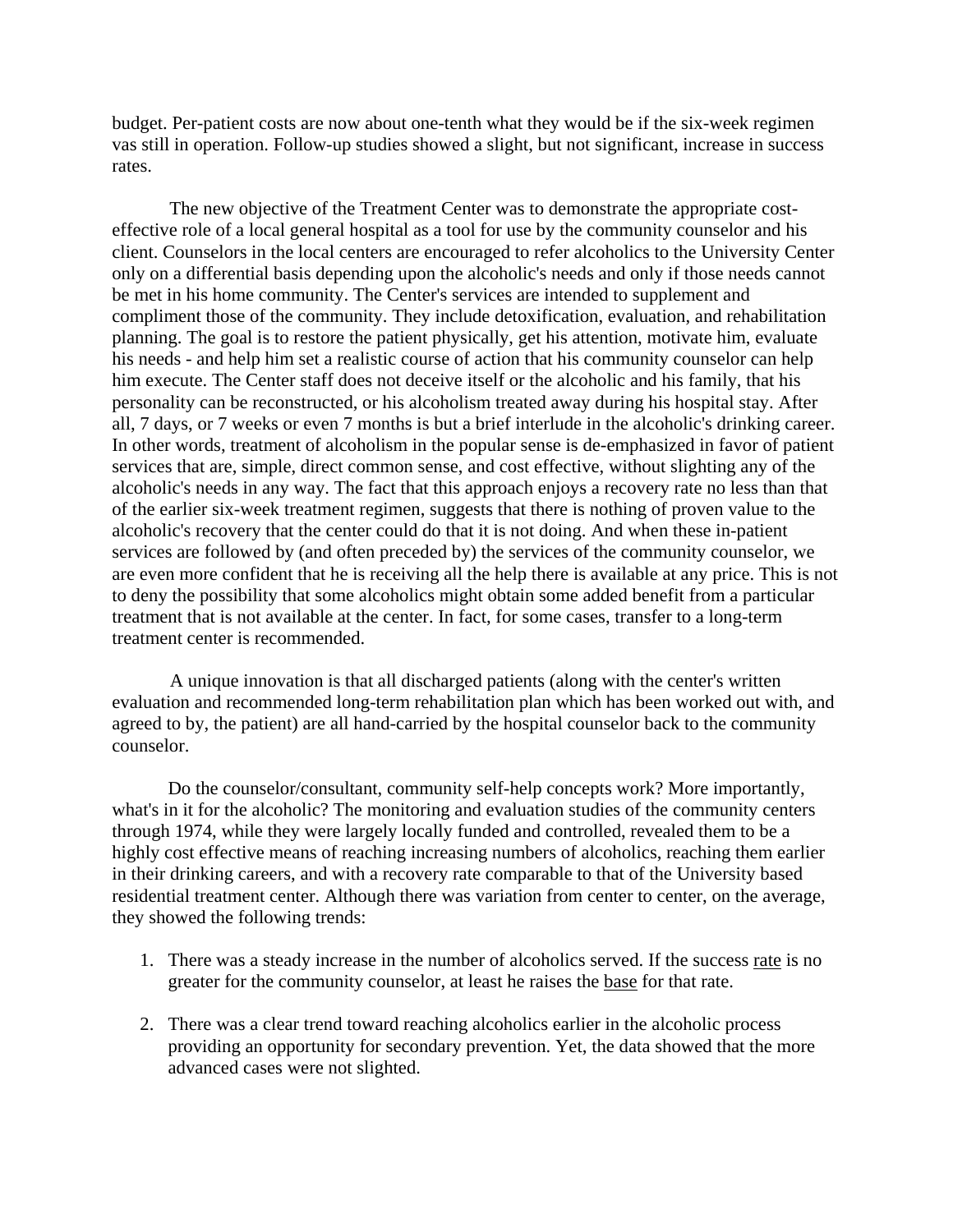- 3. There was also a trend toward increased self and family referrals indicating that as the centers established themselves they gained credibility with the community.
- 4. There was a trend toward seeing a broader range of the alcoholic/problem drinker population. In fact, each year the client profile more closely resembled that of the normal population on many demographic, drinking pattern, drinking consequences, and other characteristics.
- 5. In a more critical vain, relatively few clients implicated their employer, physician, clergymen, or the welfare office as playing a role in their coming to the center. The courts and law enforcement agencies played a greater role.

 It is encouraging, however, that this varied by center. One center demonstrated more success in getting referrals from physicians, another from clergymen, and yet another center gets more referrals from employers. This illustrates a major advantage of encouraging diversity and experimentation by the centers.

6. In 1974, the annual expenditure per alcoholic served averaged about \$310 for the well established centers. Dividing the total number of alcoholics served by all community centers in 1914 (conservatively estimated at 6000) into their total expenditures of \$2.8 million yields an annual per-client expenditure of \$467. This does not include the cost of hospitalization of those clients needing it.

The approach has received some recognition outside the alcoholism field. Two Iowa communities that have implemented the counselor/consultant concept have received recognition by the U.S. Dept. of Housing and Urban Development (HUD) as Bicentennial Projects. They were cited as models of local community self-help programs to solve a local problem.

The one center must be the most cost-effective in the nation. Serving a county of only 19,000 citizens, the center has strong community support. It is staffed by one counselor and a secretary. Its active caseload numbers about 100. Depending upon the client's needs, some are counseled for an hour at a time; others may require only 5 minutes; others may involve only a phone call either to the client himself or to a community resource to arrange for a particular service. About one in five patients is hospitalized at the University Center.

The center reaches 10-15 new clients per month. Some two-thirds of them come by way of the court. It serves approximately 200 individuals a year with a total annual expenditure of \$50,000, and this includes the costs for those who are hospitalized. Thus, the annual unit cost (including hospitalization for those needing it) is about \$250 per client. Excluding hospitalization, the per client cost is about \$125.

The essential ingredients of this model of cost-effectiveness are: 1) a dedicated, hard working counselor/consultant who can relate to alcoholics and to the community and whose efforts are not restricted to a 40-hour week, 2) .maximum community participation and utilization of existing resources, 3) sensible referrals based on individual needs. The operation is simple, direct and common sense, yet the alcoholic's needs are fully set within the limits of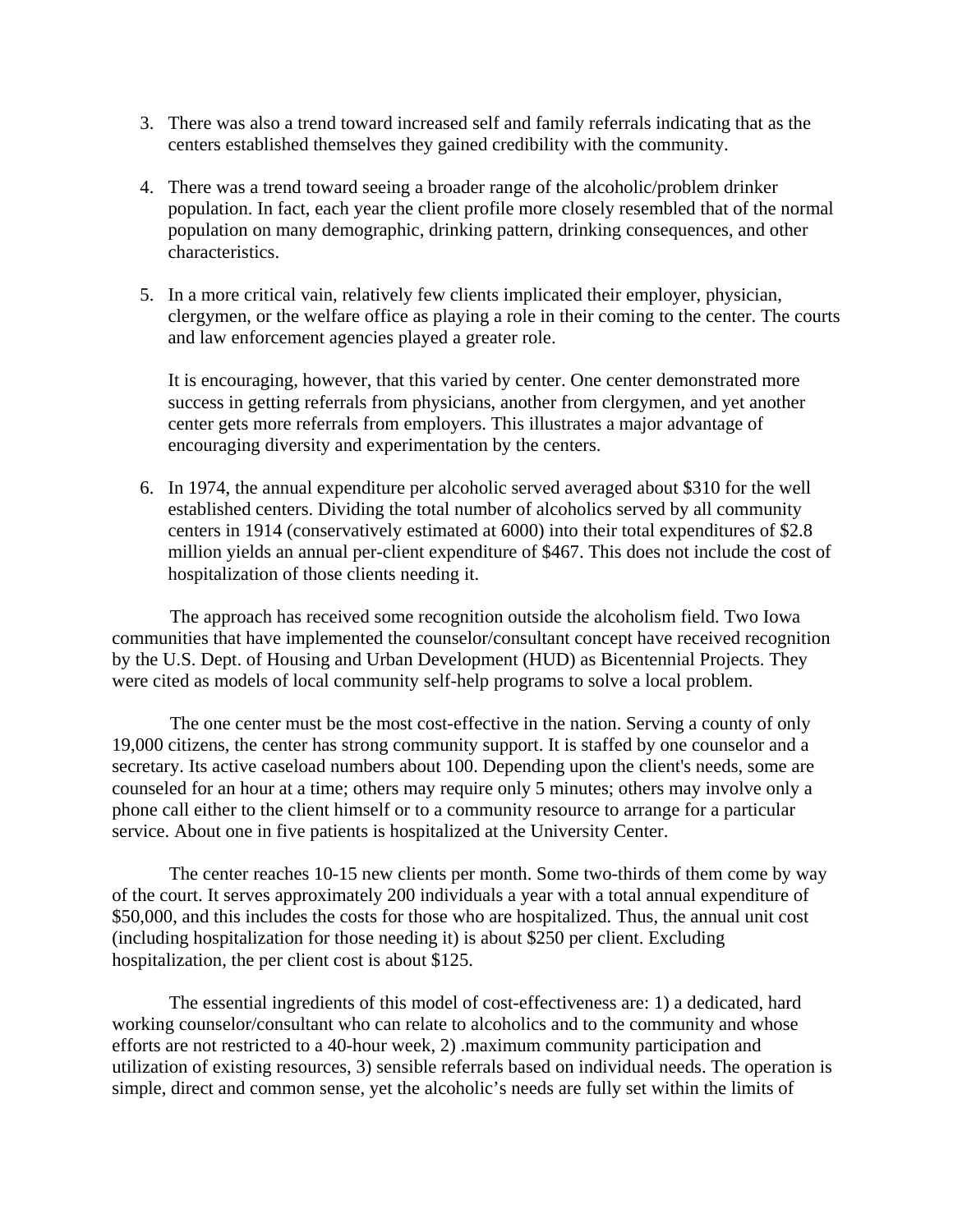present knowledge. Other than the large paper work load recently imposed by the state, the center requires little administration. It is almost entirely locally funded. If it were also locally controlled, perhaps only 5% of staff effort would be needed for administration. As compared with a more common figure of 50% or more.

While the center's effectiveness has not been directly researched, there are indications that its success rate at least equals that of other treatments. City and county officials point to the program with pride. The county sheriff reports an impressive decline in the number of chronic drunkenness offenders. Many clients are now receiving their release papers from the court after having discharged their court-imposed obligation to work with the counselor for one year as a condition of their parole. Alcoholics Anonymous membership and participation has increased dramatically.

While this self-help approach is most easily implemented in smaller communities, I was recently impressed by the extent to which it is also being successfully developed in a large metropolitan area, Kansas City, Mo. The program has been developing over the past four years under the leadership of an agency called Community Alcohol Programs of Kansas City. This agency employs eleven counselor/consultants whose services are closely integrated with those of the local general hospital, a Salvation Army residential facility, and numerous community service agencies. The counselor/consultants are assigned to the different community agencies to assist them in delivering services to alcoholics and in coordinating their services with other agencies. If you are looking for a model for a large metropolitan area, I highly recommend the Kansas City program to you.

Certainly the local centers have not been without their problems and growing pains. Some counselors who entered the field to work with alcoholics soon found themselves as center directors, an administrative role for which they were ill-equipped, by either training or experience. As center budgets and staff size increased, instances of financial mismanagement, and even abuse, have come to light. These few, but highly publicized, instances caused some voices to argue for tighter state control. However, the daily news gives us pause to wonder how much honesty and fiscal responsibility there is at any level of government. We favor the local level because there are fever funds to be mismanaged or abused. In fact, even if several local center directors were to abscond with their center's entire budget for the year, the loss to the taxpayer would not equal the added costs of the new state administrative office and the cost of added paper work for the centers.

Another hazard is a tendency for centers, as they grow in size, to prematurely formalize and standardize their operations before they know what works and what doesn't. While this may be "sound administration" and suit the convenience of the staff, it discourages innovation and experimentation. "Consistency is the last refuge of the unimaginative." Even worse, given the present state of knowledge, a standard operation manual may well perpetuate operations that are in fact counter-productive. The mischief is only multiplied when the uniformity is dictated at the state level and imposed on all centers.

The accomplishments of Iowa's community centers through 1974 were achieved in the absence of a strong, state central authority. The local programs were not the result of a master